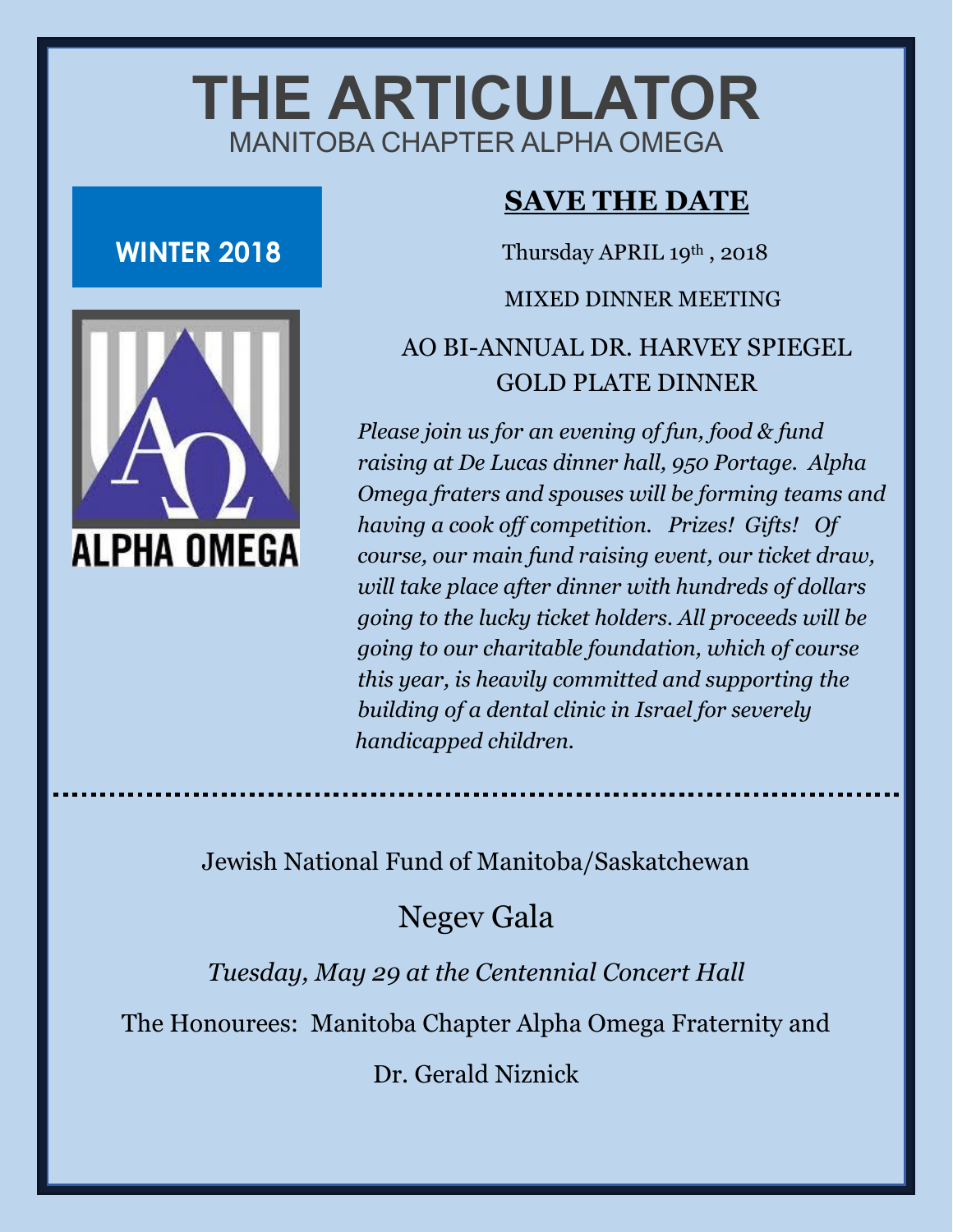*Alpha Omega Fraternity (Manitoba Chapter) and Dr. Niznick have chosen to support the construction of a new Dental Clinic for children and young adults with special needs, serious mobility issues and complex health conditions in Israel. The treatment received at the specialized dental clinic will enable Israel's most vulnerable members to benefit from the highest quality dental care and hygiene in an atmosphere most suitable and supportive to their needs. This project is a partnership between JNF and ALEH C.A.R.E.S., Israel's largest Network of Care for Children with Severe Multiple Disabilities.*

*ALEH, ever at the forefront of innovation in the field of special needs and disabilities, is initiating the creation of a unique Dental Clinic to serve the disability community. This dental clinic will be one of the highlights of the new ALEH C.A.R.E.S Educational Complex.*

*ALEH C.A.R.E.S. – Center for the Advancement, Rehabilitation and Education of Special Needs Children – will serve the disability community of Israel's central region, which is in sore need of a comprehensive rehabilitative educational framework for hundreds of children residing in the area.*

*The 250 students who will benefit from the new center's educational and treatment frameworks have complex medical issues. All have severe cognitive and physical disabilities, and 80% suffer from chronic illnesses resulting from severe brain damage, including epilepsy, respiratory difficulties, and orthopedic complications. Unfortunately, dental care for this population is all too often neglected, due to the very real difficulties involved in providing children with complex disabilities with proper treatment in both a caring and professional manner.*

*The Dental Clinic will benefit all students of ALEH C.A.R.E.S. as well as special needs individuals from the community at large. It has been planned to serve children, adolescents, and young adults with special needs, serious mobility issues and complex health conditions. Treatment administered in the clinic will undoubtedly alleviate the severe difficulties facing parents who seek to provide their disabled children with high quality professional dental care.*

In a spacious, comfortable setting, this unique dental clinic will be outfitted with cutting-edge equipment and *will answer to the highest professional medical standards. It will offer treatment with localized anesthesia as well as general anesthesia, and will be under the auspices of Israel's Ministry of Health. It will be equipped with all the medical, dental and emergency equipment necessary for complicated dental procedures.*

*The clinic will include 2 treatment rooms, an x-ray room, recovery room, waiting room, staff room, and kitchenette. The dentists and dental hygienist will receive specialized instruction in the treatment of special needs and disability populations. An estimated 120 treatment sessions will be provided each month.*

*ALEH's mission has always been to provide the highest quality of life possible for children with disabilities and their families. With warmth and compassion, we strive to offer our children optimal conditions on both the emotional and physical levels. Implementation of the ALEH C.A.R.E.S. rehabilitative educational center and its specialized Dental Clinic will enable Israel's most vulnerable members to benefit from the highest quality dental care and hygiene in an atmosphere most suitable and supportive to their needs.*